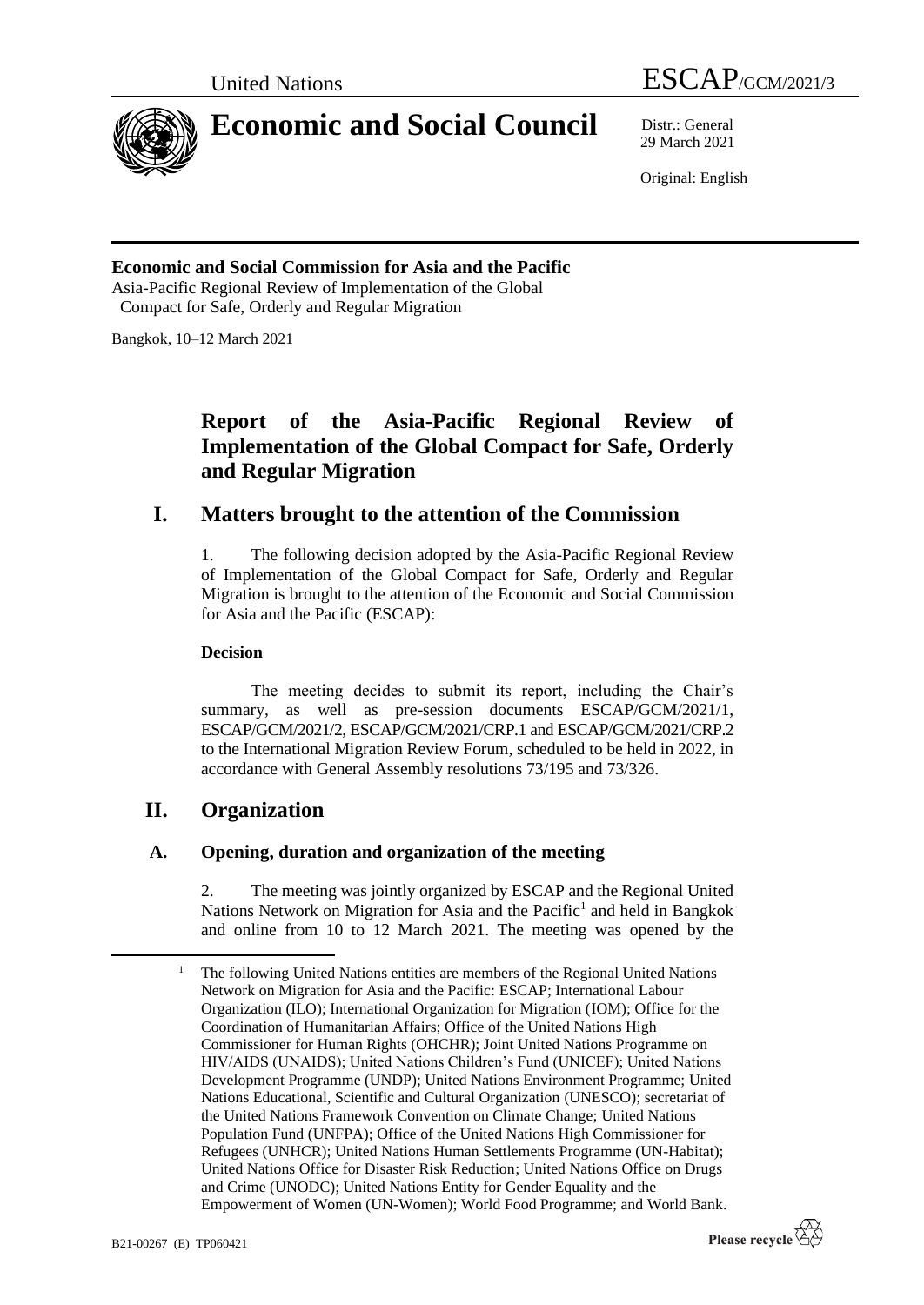Executive Secretary of ESCAP. The Coordinator of the United Nations Network on Migration and Director General of IOM delivered a video message. The Assistant Director-General and Regional Director, ILO Regional Office for Asia and the Pacific; Mr. Don Pramudwinai, Deputy Prime Minister and Minister for Foreign Affairs, Thailand; and Ms. Shiella Estrada, Chairperson, Progressive Labour Union of Domestic Workers of the Philippines, Hong Kong, China, made statements.

### **B. Attendance**

3. The meeting was attended by representatives of the following members and associate members of the Commission: Azerbaijan; Bangladesh; Bhutan; Cambodia; China; India; Indonesia; Japan; Kazakhstan; Lao People's Democratic Republic; Malaysia; Maldives; Mongolia; Myanmar; Nauru; Nepal; Pakistan; Philippines; Republic of Korea; Russian Federation; Sri Lanka; Tajikistan; Thailand; Timor-Leste; Turkey; Turkmenistan; United Kingdom of Great Britain and Northern Ireland; United States of America; Uzbekistan; Vanuatu; and Viet Nam.

4. Representatives of the following Permanent Observers to ESCAP attended: Austria and Switzerland. In addition, representatives of Sweden attended as observers.

5. Representatives of the following offices of the Secretariat attended: Development Coordination Office; Office for the Coordination of Humanitarian Affairs; OHCHR; Population Division, Department of Economic and Social Affairs; and UNODC.

6. Representatives of the following United Nations bodies, specialized agencies, funds and programmes, and other United Nations entities and related organizations attended: Food and Agriculture Organization of the United Nations; ILO; IOM; secretariat of the United Nations Framework Convention on Climate Change; UNDP; UNESCO; UNFPA; UN-Habitat; UNHCR; UNICEF; United Nations Industrial Development Organization; and UN-Women.

7. Representatives of the Organization for Economic Cooperation and Development attended.

8. Representatives of the following other entities attended: Asia-Pacific Forum of National Human Rights Institutions; International Committee of the Red Cross; International Federation of Red Cross and Red Crescent Societies; Special Rapporteur on the human rights of migrants; and Special Rapporteur on trafficking in persons, especially women and children.

9. The list of stakeholders who registered for the meeting is available online a[t www.unescap.org/intergovernmental-meetings/asia-pacific-regional](http://www.unescap.org/intergovernmental-meetings/asia-pacific-regional-review-implementation-global-compact-safe-orderly)[review-implementation-global-compact-safe-orderly.](http://www.unescap.org/intergovernmental-meetings/asia-pacific-regional-review-implementation-global-compact-safe-orderly)

## **C. Election of Officers**

10. The meeting elected the following officers:

| Chair:       | Ms. Sarah Lou Y. Arriola (Philippines)                                                                      |
|--------------|-------------------------------------------------------------------------------------------------------------|
| Vice-Chairs: | Mr. Mohammed Abdul Hye (Bangladesh)<br>Mr. Dicky Komar (Indonesia)<br>Mr. Nadhavathna Krishnamra (Thailand) |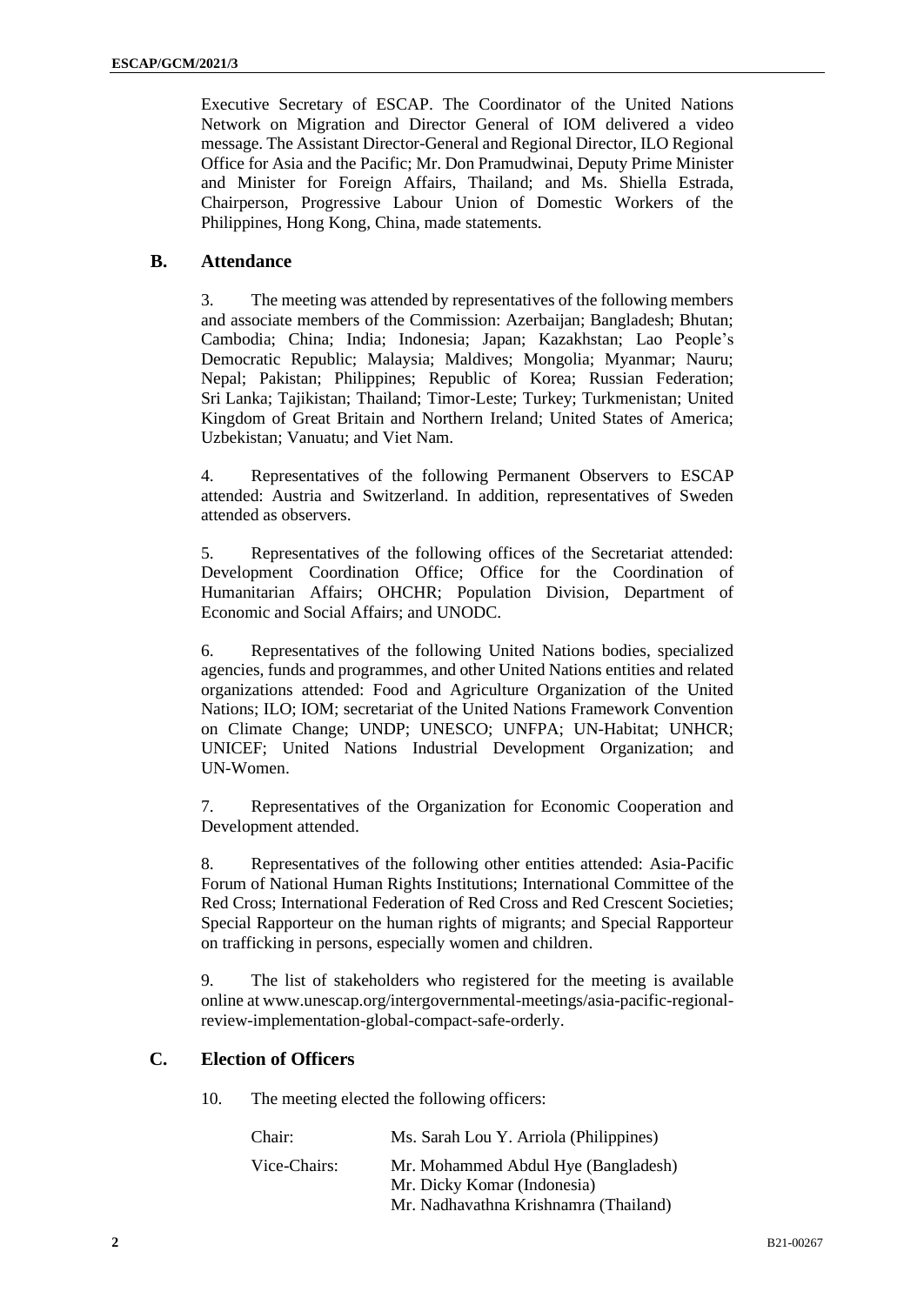#### **D. Agenda**

- 11. The meeting adopted the following agenda:
	- 1. Opening of the meeting:
		- (a) Opening statements;
		- (b) Election of officers;
		- (c) Adoption of the agenda.
	- 2. Review of progress and challenges with regard to implementing the Global Compact for Safe, Orderly and Regular Migration in Asia and the Pacific, including the implications of the coronavirus disease pandemic.
	- 3. Thematic discussions on progress and challenges with regard to implementing the Global Compact at all levels, with due respect to the cross-cutting and interdependent guiding principles of the Global Compact:
		- (a) Ensuring that migration is voluntary, regular, safe and orderly (addressing objectives 2, 5, 6, 12 and 18);
		- (b) Protecting migrants through rights-based border governance and border management measures (addressing objectives 4, 8, 9, 10, 11, 13 and 21);
		- (c) Supporting migrants' protection, integration and contribution to development (addressing objectives 14, 15, 16, 19, 20 and 22);
		- (d) Strengthening evidence-based policymaking, public debate and cooperation for safe, orderly and regular migration (addressing objectives 1, 3, 7, 17 and 23).
	- 4. Consideration and adoption of the outcomes of the meeting.

### **E. Other events**

12. The following side events were held in conjunction with the meeting:

(a) 10 March 2021, side event: "A migrant's journey: a human perspective and humanitarian implications", organized by the International Committee of the Red Cross;

(b) 11 March 2021, side event: "Labour mobility and human rights: examining migrant labour governance in the Middle East in the context of the Global Compact for Safe, Orderly and Regular Migration", co-organized by the Government of the Philippines with the IOM Regional Offices for Asia and the Pacific and for the Middle East and North Africa;

(c) 11 March 2021, side event: "On the move and out of school: migrant children's struggles to access education in Asia", organized by Save the Children, the Burmese Migrant Teachers' Association, the Child Rights Coalition Asia, the Help Without Frontiers Thailand Foundation and TeacherFOCUS;

(d) 12 March 2021, side event: "Making migrants' vulnerability history: highlighting and addressing living and working vulnerabilities of migrant workers", organized by the Asia-Pacific Mission for Migrants;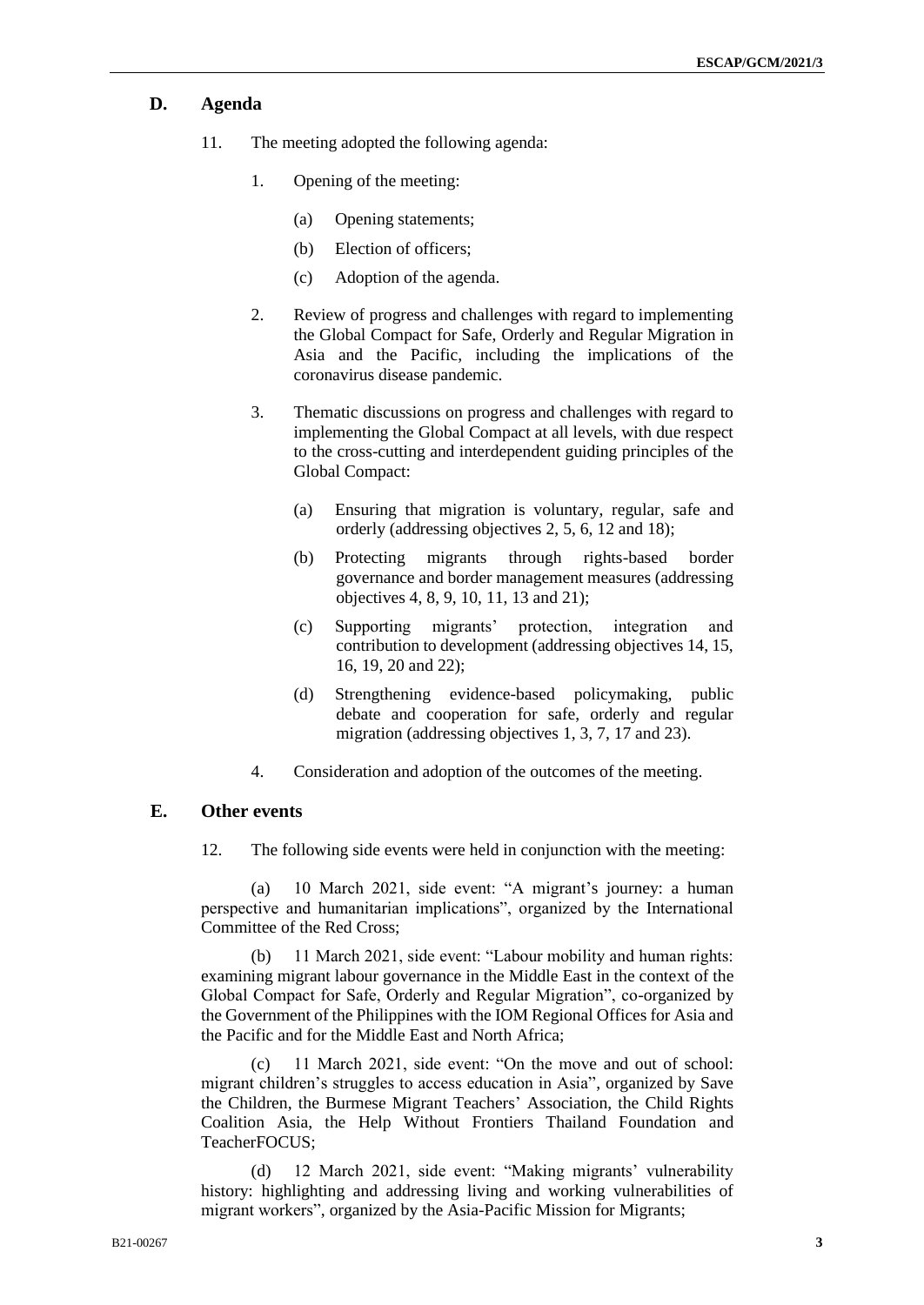(e) 12 March 2021, side event: "Implementing alternatives to detention: lessons learned from the global pandemic", organized by the Government of Thailand, Boniĝi Monitoring, the International Detention Coalition and the United Nations Major Group for Children and Youth;

(f) 12 March 2021, side event: "Migrants, wages and the pandemic: where are we now on the issue of wage theft?", organized by the Migrant Forum in Asia, the Council of Global Unions/Building and Wood Workers' International, the Parliamentarians' Caucus on Migration and Development in Bangladesh and the Commission on Human Rights of the Philippines;

(g) 12 March 2021, side event: "Regular pathways for migrants in vulnerable situations in Asia and the Pacific", organized by OHCHR, the United Nations Network on Migration working group on regular pathways for migrants in vulnerable situations and the Asia-Pacific Refugee Rights Network;

(h) 12 March 2021, side event: "Realizing the rights of children in the context of migration in the Association of Southeast Asian Nations (ASEAN) region", organized by the Government of Thailand through the Ministry of Social Development and Human Security with support from ASEAN member States, UNICEF, Terre des Hommes Germany, IOM and UNHCR.

# **III. Chair's summary**

13. The deliberations during the hybrid meeting will be summarized in a Chair's summary, which will be available within a week following the conclusion of the meeting and included as annex II to the present report.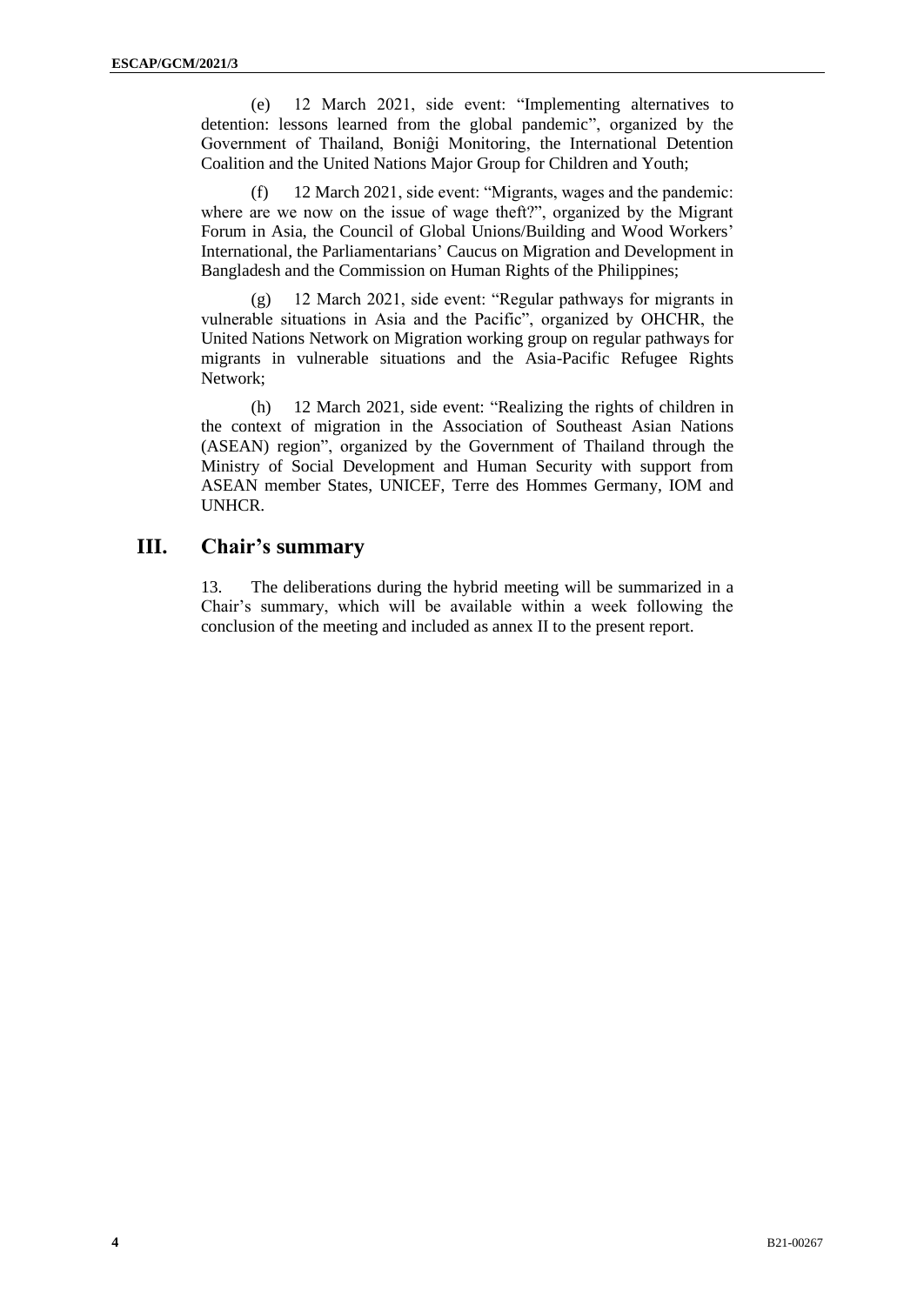# **Annex I**

# **List of documents**

| Symbol                                                                                                                         | Title                                                                                                                                                                                                                        | Agenda item      |
|--------------------------------------------------------------------------------------------------------------------------------|------------------------------------------------------------------------------------------------------------------------------------------------------------------------------------------------------------------------------|------------------|
| General series                                                                                                                 |                                                                                                                                                                                                                              |                  |
| ESCAP/GCM/2021/1                                                                                                               | Review of progress and challenges with regard to<br>implementing the Global Compact for Safe,<br>Orderly and Regular Migration in Asia and the<br>Pacific, including the implications of the<br>coronavirus disease pandemic | 2 and 3          |
| ESCAP/GCM/2021/2                                                                                                               | International migration, the 2030 Agenda for<br>Sustainable Development and the Global Compact<br>for Safe, Orderly and Regular Migration                                                                                    | $2$ and $3$      |
| ESCAP/GCM/2021/3                                                                                                               | Report of the Asia-Pacific Regional Review of<br>Implementation of the Global Compact for Safe,<br>Orderly and Regular Migration                                                                                             |                  |
| Conference room papers                                                                                                         |                                                                                                                                                                                                                              |                  |
| ESCAP/GCM/2021/CRP.1                                                                                                           | Implementing the Global Compact for Safe,<br>Orderly and Regular Migration: a synthesis of<br>voluntary Global Compact reviews in Asia and the<br>Pacific                                                                    | $2$ and $3$      |
| ESCAP/GCM/2021/CRP.2                                                                                                           | Implementing the Global Compact for Safe,<br>Orderly and Regular Migration: summary of<br>stakeholder consultations for Asia and the Pacific                                                                                 | $2$ and $3$      |
| Limited series                                                                                                                 |                                                                                                                                                                                                                              |                  |
| ESCAP/GCM/2021/L.1                                                                                                             | Annotated provisional agenda                                                                                                                                                                                                 | 1 <sub>(c)</sub> |
| ESCAP/GCM/2021/L.2                                                                                                             | Draft report                                                                                                                                                                                                                 | $\overline{4}$   |
| Information available online                                                                                                   |                                                                                                                                                                                                                              |                  |
| www.unescap.org/sites/default/d8<br>files/event-<br>documents/Guide%20to%20Parti<br>cipation_Hybrid%20Meeting_rev<br>.pdf      | Guide to participation                                                                                                                                                                                                       |                  |
| www.unescap.org/intergovernme<br>ntal-meetings/asia-pacific-<br>regional-review-implementation-<br>global-compact-safe-orderly | List of participants                                                                                                                                                                                                         |                  |
| www.unescap.org/intergovernme<br>ntal-meetings/asia-pacific-<br>regional-review-implementation-<br>global-compact-safe-orderly | Programme                                                                                                                                                                                                                    |                  |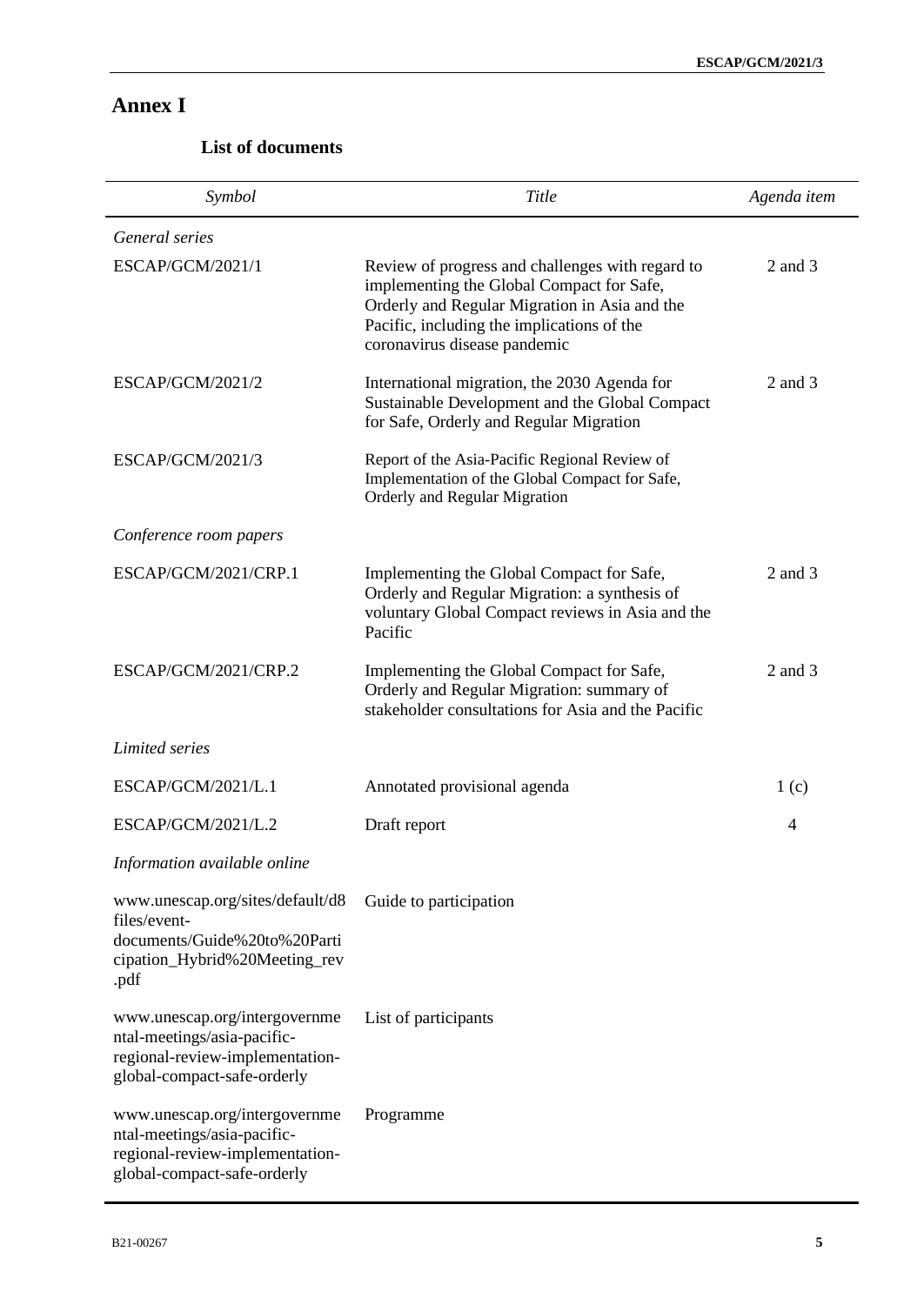# **Annex II**

# **Chair's summary of proceedings of the Asia-Pacific Regional Review of Implementation of the Global Compact for Safe, Orderly and Regular Migration**

### **I. Introduction**

1. Owing to the coronavirus disease (COVID-19) pandemic, the Asia-Pacific Regional Review of Implementation of the Global Compact for Safe, Orderly and Regular Migration was held as a three-day hybrid meeting, for six hours per day on 10 and 11 March 2021 and for two hours on 12 March 2021. Bangkok-based representatives of members and associate members of the Economic and Social Commission for Asia and the Pacific (ESCAP) and a small group of stakeholders were provided with the option of attending in person.

2. The Chair's summary covers the discussions and the proceedings of the meeting.

# **II. Review of progress and challenges with regard to implementing the Global Compact for Safe, Orderly and Regular Migration in Asia and the Pacific, including the implications of the coronavirus disease pandemic**

(Agenda item 2)

3. The meeting had before it the notes by the secretariat on the review of progress and challenges with regard to implementing the Global Compact for Safe, Orderly and Regular Migration in Asia and the Pacific, including the implications of the coronavirus disease pandemic (ESCAP/GCM/2021/1) and on international migration, the 2030 Agenda for Sustainable Development and the Global Compact for Safe, Orderly and Regular Migration (ESCAP/GCM/2021/2), as well as the conference room papers entitled "Implementing the Global Compact for Safe, Orderly and Regular Migration: a synthesis of voluntary Global Compact reviews in Asia and the Pacific" (ESCAP/GCM/2021/CRP.1) and "Implementing the Global Compact for Safe, Orderly and Regular Migration: summary of stakeholder consultations for Asia and the Pacific" (ESCAP/GCM/2021/CRP.2).

4. Representatives of the following members and associate members of the Commission made statements: Bangladesh; Cambodia; China; India; Indonesia; Japan; Lao People's Democratic Republic; Nepal; Philippines; Republic of Korea; Russian Federation; Thailand; Timor-Leste; Turkey; Turkmenistan; United States of America; Vanuatu; and Viet Nam.

5. The meeting welcomed the first Asia-Pacific Regional Review of Implementation of the Global Compact for Safe, Orderly and Regular Migration, noting its timeliness and relevance to regional dialogue and cooperation on international migration, while addressing potential challenges to its implementation, including the implications of the COVID-19 pandemic. Several member States particularly thanked the secretariat, the Regional United Nations Network on Migration for Asia and the Pacific and the Government of Thailand, as the host country, for organizing the meeting.

6. The meeting recognized the significant scale of migration and the major contributions of migrants and their families to sustainable development in countries of origin, transit and destination in Asia and the Pacific. In particular,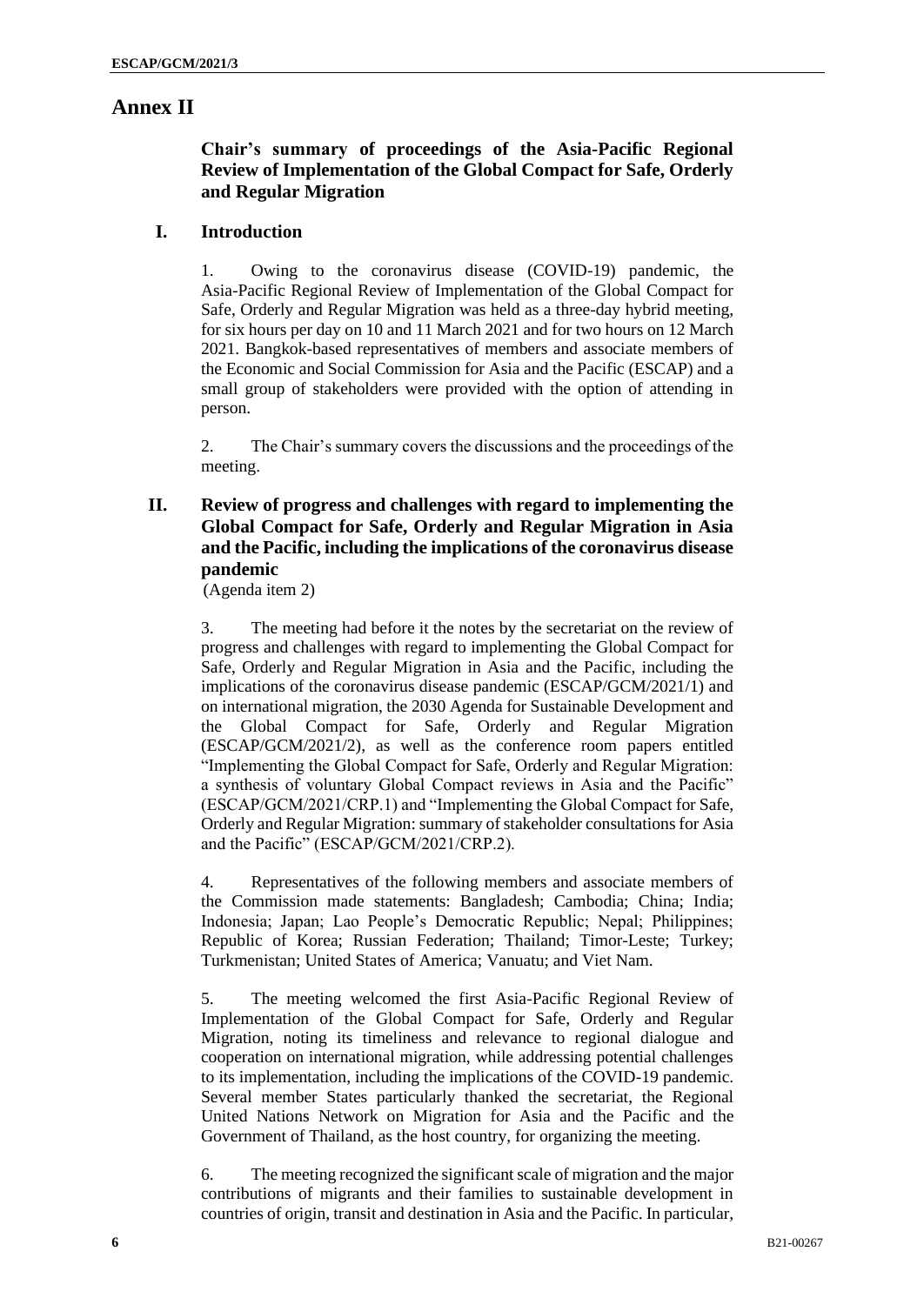remittances were a major source of income, contributing to poverty reduction and improving livelihoods.

7. The COVID-19 pandemic had exacerbated the vulnerabilities of migrants and exposed them to an increased risk of infection, the lack of or inadequate access to public health services and opportunities for decent work, and inadequate protection and support services, as well as discrimination, stigmatization and xenophobia. Increased border restrictions had limited the mobility of many migrants. One representative noted that migrant women, children, persons with disabilities, ethnic minorities and other migrants in vulnerable situations were among the most marginalized and faced significant risks of human rights violations, abuse and exploitation. Migrants' families, especially those relying on remittances, had also been adversely affected.

8. In such challenging times, representatives highlighted the need to provide adequate support to migrants through social protection and other measures of social inclusion and engagement in society. Such efforts were essential to uphold migrants' rights, foster economic recovery and support the achievement of the Sustainable Development Goals.

9. Representatives reiterated their commitment to the implementation of the Global Compact. Many member States reported that they had developed national plans to advance the implementation of the Global Compact. Some representatives noted the high value and nature and interdependence of the Global Compact principles, which also included respect for State sovereignty, the promotion of non-discrimination and respect for and protection and fulfilment of the human rights, including labour rights, of all migrants as important cross-cutting and interdependent guiding principles.

10. The Global Compact served as a comprehensive and holistic framework for international cooperation and coordination on migration and could guide Governments in addressing migration issues, improving international migration governance, and promoting safe, orderly and regular migration. Some representatives indicated that the objectives and cross-cutting and interdependent guiding principles of the Global Compact were mainstreamed and embedded in their national laws, regulations and policies on international migration.

11. Several representatives reported positive developments in the implementation of the Global Compact. Those included, but were not limited to, the development, adoption and implementation of national migration policies and action plans; the establishment of national coordination mechanisms and inter-agency working groups on migration; improved transparency, certainty and simplification of migration procedures; improved access to and governance of safe, orderly and regular migration pathways; amendments to laws and regulations on international migration in accordance with international laws and humanitarian principles; reduced costs related to migration processes and remittance transfers; skills training and professional development for migrant workers; support of United Nations entities in advancing the implementation of the Global Compact on the ground; establishment of country-level United Nations Networks on Migration and the operationalization of the Start-Up Fund for Safe, Orderly and Regular Migration; and increased bilateral and multilateral agreements related to migration.

12. The meeting was also informed of some good practices by members and associate members in extending support to migrants and their families in response to the COVID-19 pandemic. Those included, but were not limited to,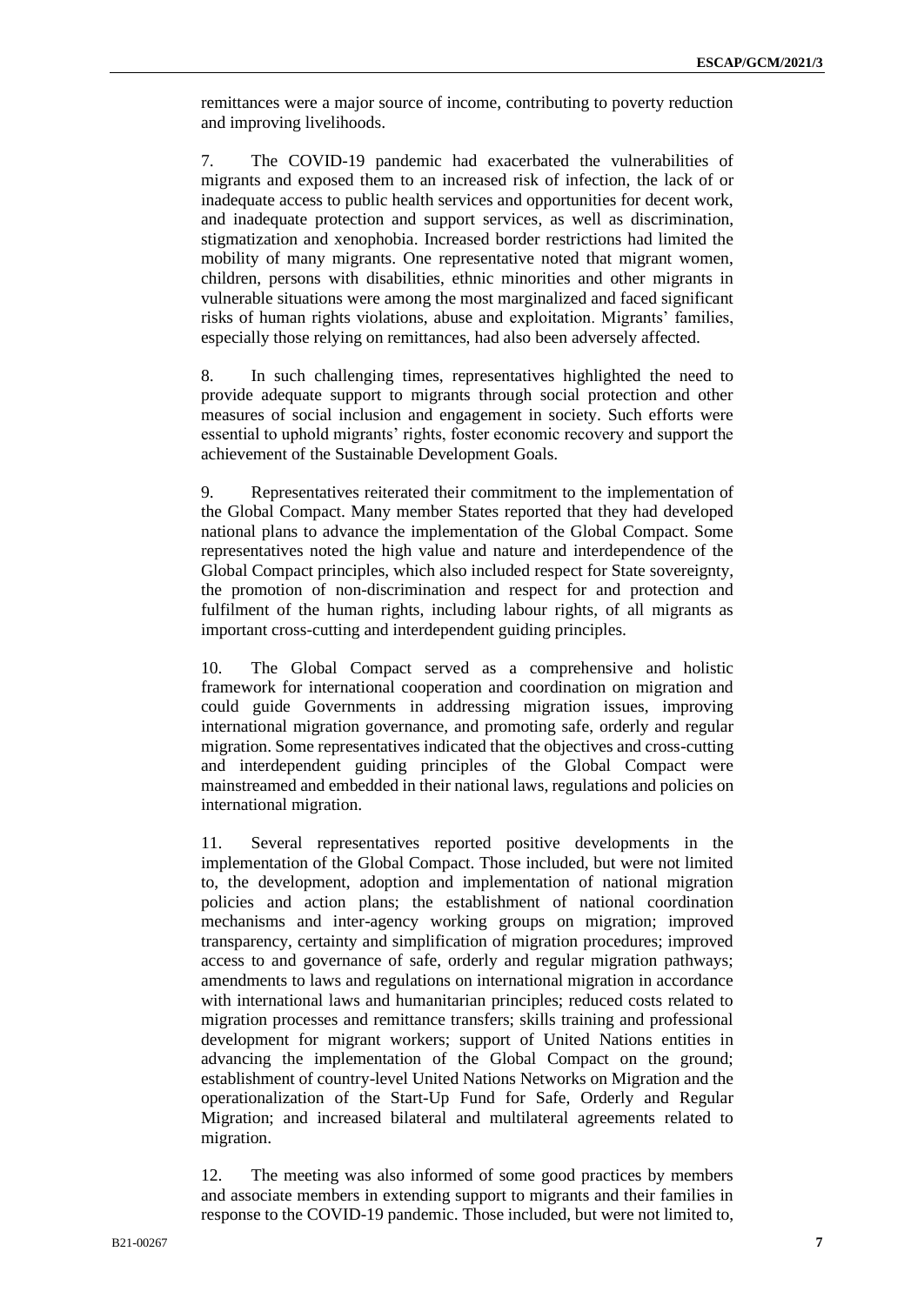supporting the voluntary repatriation of distressed citizens from abroad; the extension of stay and work permits; non-discriminatory coverage of migrants in public health services, health insurance and social protection schemes; the establishment of COVID-19-related hotlines for migrants; and increased consular assistance and protection.

13. Several representatives called attention to the challenges encountered in implementing the Global Compact, such as lack of resources and capacity-building for officials and service providers on the ground and lack of comprehensive, disaggregated data on migration and migration-related indicators. Some representatives requested the United Nations Network on Migration and other partners to provide technical assistance to support the implementation of the Global Compact on the ground, including by improving the collection and dissemination of relevant migration data for evidence-based policymaking. They also recognized the relevance and timeliness of the *Asia-Pacific Migration Report 2020: Assessing Implementation of the Global Compact for Migration* and expressed hope about implementing the recommendations in the report.

14. Some representatives underlined that the COVID-19 pandemic had hindered the implementation of the Global Compact, while noting that it also served as a timely call for countries in Asia and the Pacific to accelerate the implementation of the Global Compact.

15. Some representatives noted the particular vulnerabilities of women migrants and children, including those working in the informal sector, in accordance with Global Compact's cross-cutting and interdependent guiding principles of gender-responsiveness and child-sensitivity. One country representative pointed out that an inclusive approach to the implementation of the Global Compact would ensure that migrants in vulnerable situations had equal access to services and protection of their rights and dignity regardless of their status.

16. Many representatives highlighted the relevance of subregional, regional and international cooperation and partnerships on international migration, recognizing that international migration was complex, multi-dimensional and transnational in nature and that migration governance was a responsibility shared by all countries. Some member States also asked for more knowledge-sharing, exchange of best practices and peer learning among countries in the region. Several representatives reiterated their commitment to expanding multilateral and bilateral cooperation on international migration across countries within and outside the region, as well as partnerships with all stakeholders, including the international community, the private sector and civil society, and following a whole-of-society and whole-of-government approach for implementing the Global Compact.

17. Representatives of the following intergovernmental organizations, offices of the Secretariat, United Nations bodies, specialized agencies, funds and programmes and related organizations as well as other entities made statements: Asia-Pacific Forum of National Human Rights Institutions; International Committee of the Red Cross; International Federation of Red Cross and Red Crescent Societies; International Organization for Migration (IOM); Office of the United Nations High Commissioner for Human Rights (OHCHR); Organization for Economic Cooperation and Development; Population Division, Department of Economic and Social Affairs of the Secretariat; Special Rapporteur on the human rights of migrants; Special Rapporteur on trafficking in persons, especially women and children; United Nations Children's Fund; United Nations Development Programme; and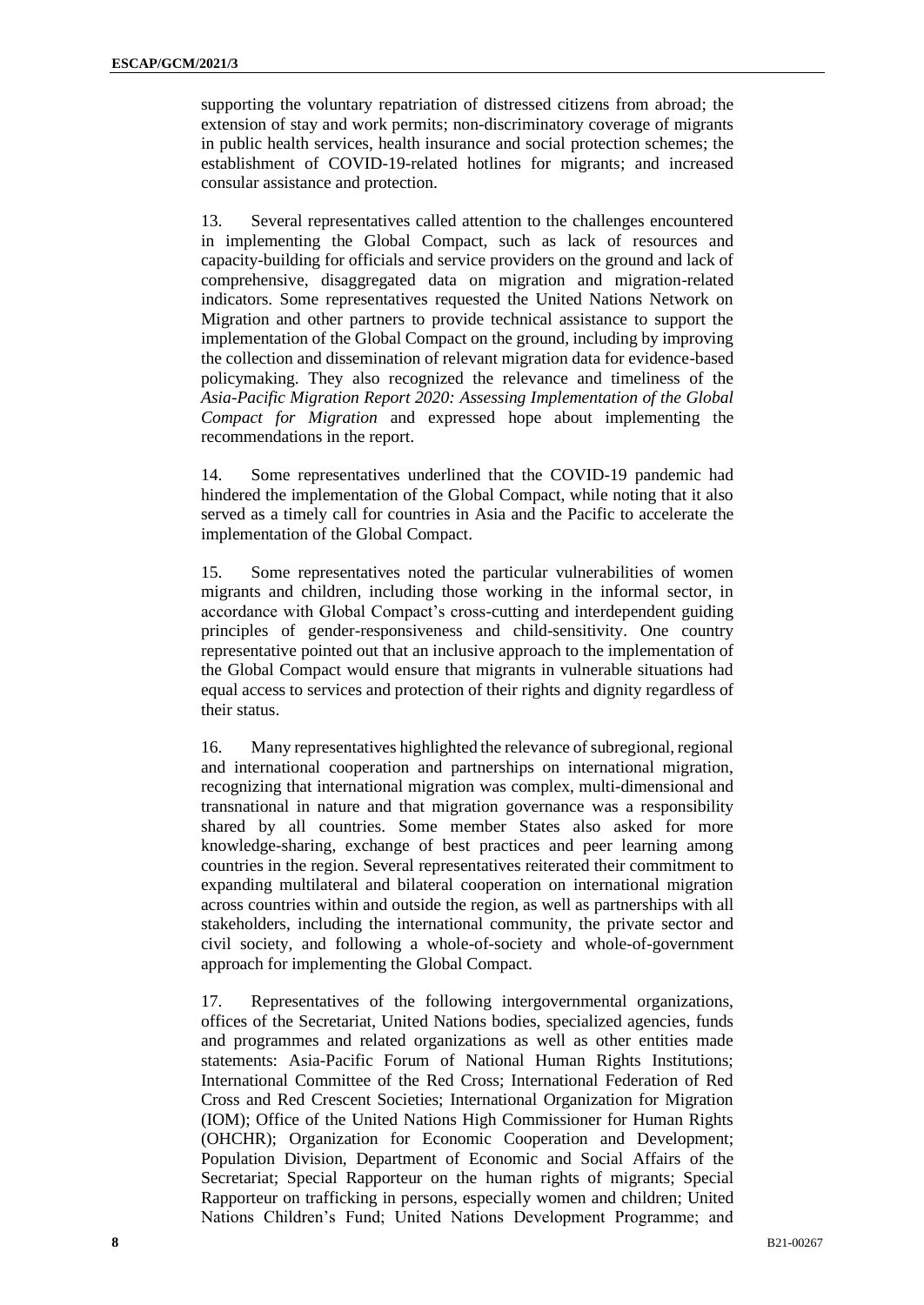United Nations Entity for Gender Equality and the Empowerment of Women (UN-Women).

18. The representatives of international organizations welcomed the Asia-Pacific Regional Review of Implementation of the Global Compact, recognizing that it would provide an important input to global processes, including the International Migration Review Forum in 2022 and the high-level political forum on sustainable development in 2021.

19. The representatives noted the progress and efforts made by Governments in the region in implementing the Global Compact, including better emergency preparedness plans, relief measures and the provision of social support and services extended to migrants during the COVID-19 pandemic. Some representatives noted efforts to include migrants in priority vaccine rollouts.

20. Despite progress, the representatives highlighted that migrants continued to face an array of challenges that constrained them from receiving equal treatment and protection and that their rights and dignity continued to be at risk. In particular, many women migrants had to cope with exploitative and abusive working conditions and sexual and gender-based violence, while the future of migrant children and children of migrant parents had been compromised due to their lack of access to education, health services and child protection, which had been further exacerbated during the pandemic.

21. To address those challenges, the representatives of international organizations called upon Governments in Asia and the Pacific to ensure that the rights of all migrants were respected, irrespective of their migration status, age, gender, sexual orientation, race or ethnicity. A number of representatives called for an end to immigration detention, particularly for children, for the protection of migrants from death and disappearance, and for ending the prosecution of victims of human trafficking through the criminal justice system. The representatives invited Governments to invest in data collection on migration for evidence-based discourse and policymaking. They called upon Governments to step up the implementation of the Global Compact and reaffirmed their commitment and readiness to support and collaborate with Governments and other stakeholders in realizing the objectives of the Global Compact.

22. Representatives of the following stakeholder groups made joint statements: Asia-Pacific Mission for Migrants; Boniĝi Monitoring; HOST International; Institute of Informatics and Development/Civil Society for Global Commitments on Migration; and United Nations Major Group for Children and Youth.

23. The stakeholder representatives noted that the rights and positive contributions of migrants were often undermined in many countries by, for example, measures curtailing the right to organize, exercise freedom of association and collective bargaining, or join or form unions, as well as the criminalization of migrants in irregular situations.

24. The stakeholder representatives also made several recommendations and called upon Governments in the region to implement a range of actions to protect and support migrants and their families, including ensuring migrants' access to basic services, legal identity, legal services and information in multiple languages; expanding safe, orderly and regular migration pathways; ending child immigration detention and limiting other immigration detention to a measure of last resort; protecting migrants against exploitation and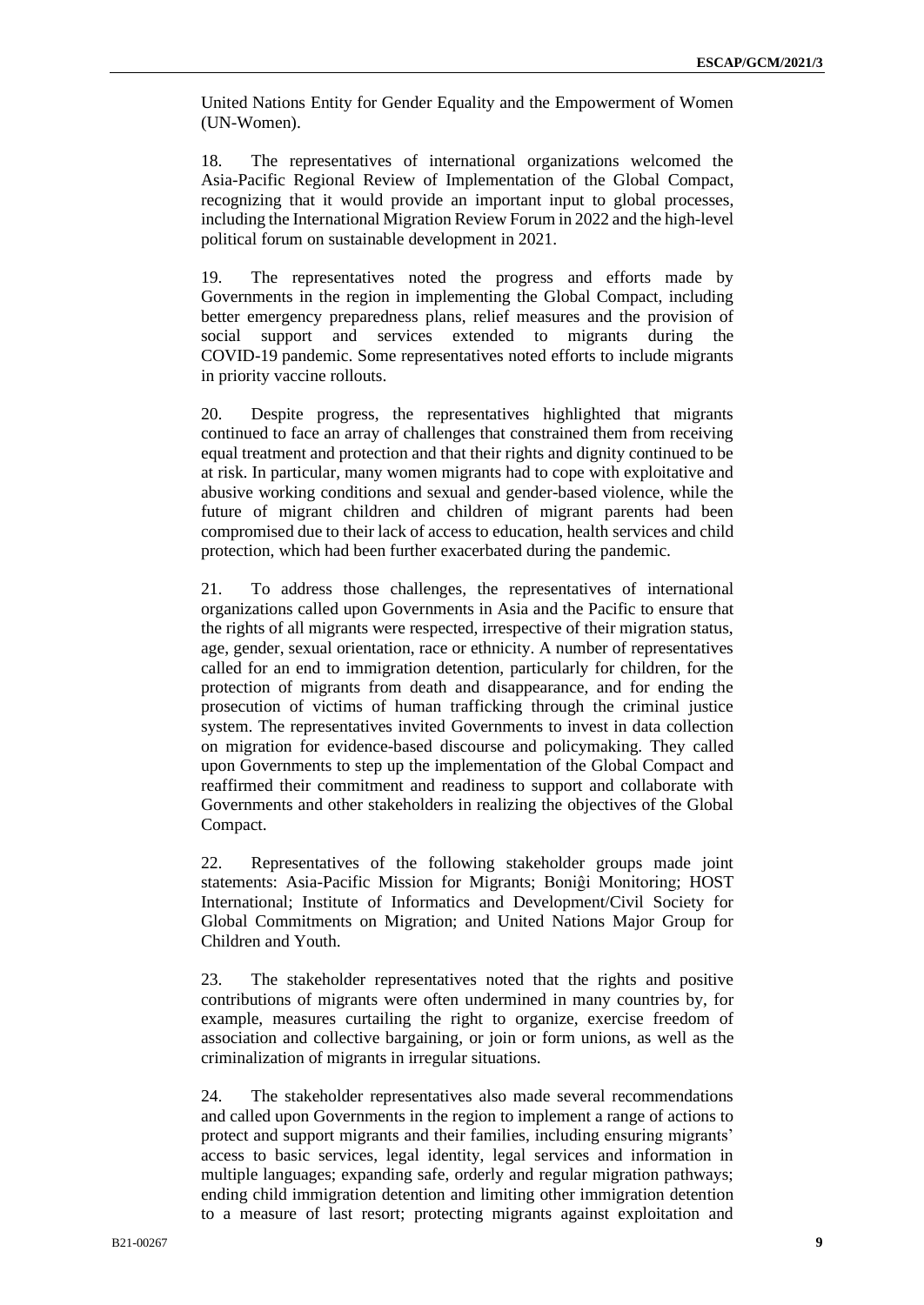discrimination in all forms; ensuring compliance of labour frameworks with international standards; collecting accurate, disaggregated data as a basis for policymaking; and strengthening international and cross-border collaboration and capacity-building.

25. The stakeholder representatives emphasized that the COVID-19 pandemic had amplified inequalities faced by migrants, many of whom were left without proper protection or support in countries of transit and destination.

# **III. Thematic discussions on progress and challenges with regard to implementing the Global Compact at all levels, with due respect to the cross-cutting and interdependent guiding principles of the Global Compact**

(Agenda item 3)

26. The meeting had before it the notes by the secretariat on the review of progress and challenges with regard to implementing the Global Compact for Safe, Orderly and Regular Migration in Asia and the Pacific, including the implications of the coronavirus disease pandemic (ESCAP/GCM/2021/1) and on international migration, the 2030 Agenda for Sustainable Development and the Global Compact for Safe, Orderly and Regular Migration (ESCAP/GCM/2021/2), as well as the conference room papers entitled "Implementing the Global Compact for Safe, Orderly and Regular Migration: a synthesis of voluntary Global Compact reviews in Asia and the Pacific" (ESCAP/GCM/2021/CRP.1) and "Implementing the Global Compact for Safe, Orderly and Regular Migration: summary of stakeholder consultations for Asia and the Pacific" (ESCAP/GCM/2021/CRP.2).

27. Thematic round-table discussions on the key issues under sub-items (a)–(d) of agenda item 3 were held in the form of panel discussions covering groups of objectives of the Global Compact with interactive discussions among panellists and representatives from the floor.

#### **Ensuring that migration is voluntary, regular, safe and orderly (addressing objectives 2, 5, 6, 12 and 18)** (Agenda item 3 (a))

28. The meeting benefited from a panel discussion on the topic. The panel was moderated by Ms. Panudda Boonpala, Deputy Regional Director, Regional Office for Asia and the Pacific, International Labour Organization (ILO). The panel comprised Ms. Pataraporn Samantarath, Assistant Permanent Secretary, Ministry of Labour, Thailand; Ms. Pui Yu (Fish) Ip, Regional Coordinator for Asia, International Domestic Workers Federation, Hong Kong, China; Ms. Swati Mujumdar, Pro-Chancellor, Symbiosis Skills and Professional University, Pune, India, and Pro-Chancellor, Symbiosis University of Applied Sciences, Indore, India; and Ms. Irene Xavier, Consultant and Co-Founder, Persatuan Sahabat Wanita Selangor – Friends of Women. A discussion with member States and other participants followed.

29. The panel noted that most migration in the region was due to a combination of political, economic, social and environmental factors and included many people in search of decent work and those migrating on humanitarian grounds or due to the adverse impacts of climate change and environmental degradation.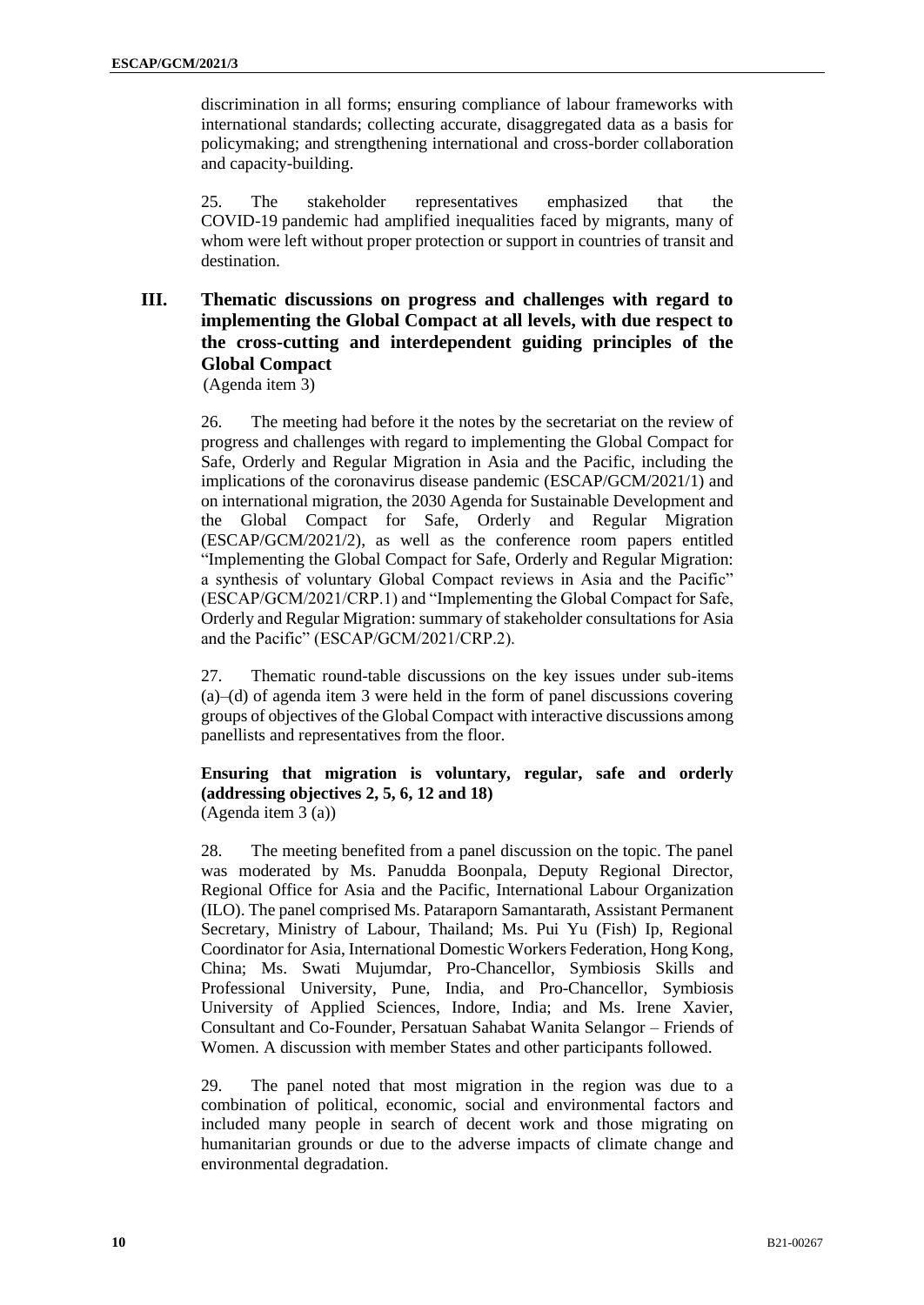30. The COVID-19 pandemic had increased vulnerabilities of migrants across the region, especially those already in precarious situations, who, among other challenges, had limited access to services, including COVID-19 testing, and were subject to discrimination, including xenophobia and related intolerance.

31. Migrant leaders also played an important role as organizers for domestic migrant workers, and they also provided support and influenced policy debates around domestic migrant worker issues. Changes in the use of specific terms to describe domestic workers, for example, were identified as contributing to positive mindsets and shifts in behaviour. Governments in the region had taken the lead in several cases, for example by replacing the term "servants" with "domestic workers".

32. Despite progress, many challenges remained with regard to the legal status of domestic migrant workers. Greater inclusion of domestic migrant workers in labour rights, more effective use of local legislation and greater recognition of domestic migrant workers as workers was needed. That was exemplified by the lack of laws and policies in place to protect migrant domestic workers in certain countries. Recruitment processes were often not formalized, leaving migrant workers at risk of exploitation and abuse.

33. Courts were increasingly taking a more progressive stance in settling disputes involving migrant domestic workers. Moreover, regular days off for domestic migrant workers had been established by laws in some countries, and migrant workers had been allowed to self-organize, giving them a voice in society.

34. Partnerships and international cooperation, including bilateral and multilateral partnerships to protect workers, were an important aspect of moving forward, while leaving no one behind.

35. The issue of skills development and recognition was further highlighted, in particular the need to make the skills of workers more comparable in order to enable vertical and lateral mobility of migrant workers. Examples from India were shared, including skills development initiatives with a view to industry demands, collaboration between universities and local governments to identify skill gaps and better alignment between the demand and supply side in the labour markets.

36. Representatives of the following members and associate members made statements: Indonesia; Japan; Philippines; Turkmenistan; and Viet Nam.

37. The representative of the following stakeholder group made a statement: South Asian Regional Trade Union Council.

38. Several representatives affirmed their support for the Global Compact and noted actions to support its implementation, including the ratification of United Nations and ILO conventions related to international migration; the alignment of national policies and plans with the objectives of the Global Compact; the signing of bilateral agreements; awareness raising and sharing of information; and direct support to migrant workers, such as legal protection and skills development and language classes. In addition, representatives noted that work had been done to create procedures that made migration more straightforward and transparent and to promote the reintegration of returning migrants to countries of origin.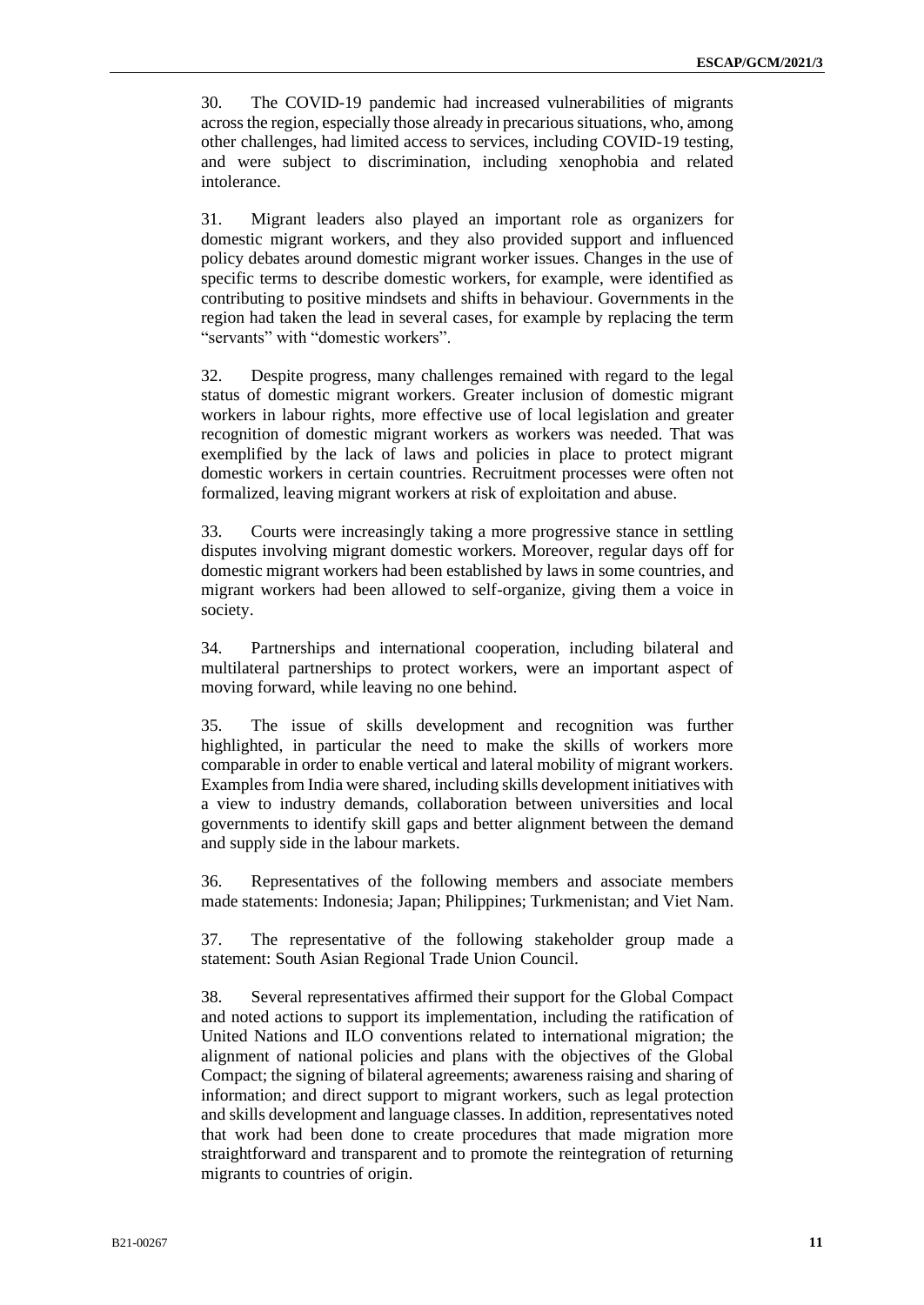39. A stakeholder representative stressed that COVID-19 had posed many challenges over the preceding year, such as wages being withheld, contracts not being implemented and passports being confiscated. To allow for the protection of workers in countries of destination, it was noted that migrant workers should have the right to organize.

**Protecting migrants through rights-based border governance and border management measures (addressing objectives 4, 8, 9, 10, 11, 13 and 21)** (Agenda item 3 (b))

40. The meeting benefited from a panel discussion on the topic. The panel was moderated by Mr. Julien Garsany, Deputy Regional Representative, United Nations Office on Drugs and Crime. The panel comprised a youth participant of an ethnic minority in Thailand; Ms. Aliya Yunusova, Commissioner on Children's Rights, Uzbekistan; Mr. Rolliansyah Soemirat, Director for International Security and Disarmament, Directorate General of Multilateral Cooperation, Ministry of Foreign Affairs, Indonesia; Ms. Moomina Waheed, Human Rights Commission of the Maldives; and Ms. Carolina Gottardo, Executive Director, International Detention Coalition. A discussion with member States and other participants followed.

41. The panel underscored the importance of equal access to quality education and health care for all children and youth, including those on the move. Universal health care was a basic right for every child. Moreover, all children should be granted legal status in the country in which they lived, while also having access to child protection. Children, especially those on the move, often faced discrimination and detention, and that needed to be addressed through more effective policies for safe migration. In addition, children and youth should be given more opportunities to be part of decision-making processes that affected them.

42. The COVID-19 pandemic had exacerbated vulnerabilities of migrants and communities, including difficulties in accessing health and social protection. In resolving such challenges, no government could effectively govern migration alone, as migration policy required international cooperation in compliance with international law. With regard to children on the move, the best interests of the child needed to always be at the centre of all migration policies and practices, to ensure they had access to national systems, including protection, education, health, justice and social safety nets. Concerning the reintegration of children from conflict zones, early planning and the need for additional investment for supportive measures, such as psychosocial support, were stressed. Some good practices were shared, including initiatives in reducing statelessness.

43. The Global Compact was acknowledged as the global framework to facilitate and ensure safe, orderly and regular migration, and examples were noted with regard to strengthening internal coordination among relevant stakeholders, the facilitation of outreach programmes and the development of action plans to implement the Global Compact. The Bali Process on People Smuggling, Trafficking in Persons and Related Transnational Crime was highlighted as an effective mechanism to strengthen regional efforts and promote shared responsibility among countries to act on concrete measures that responded to the irregular movement of people. National-level action had to be mirrored at local levels.

44. The panel shared information about initiatives in some countries to promote the rights of migrant workers, for example through the registration of migrant workers, the clarification of the rights and responsibilities of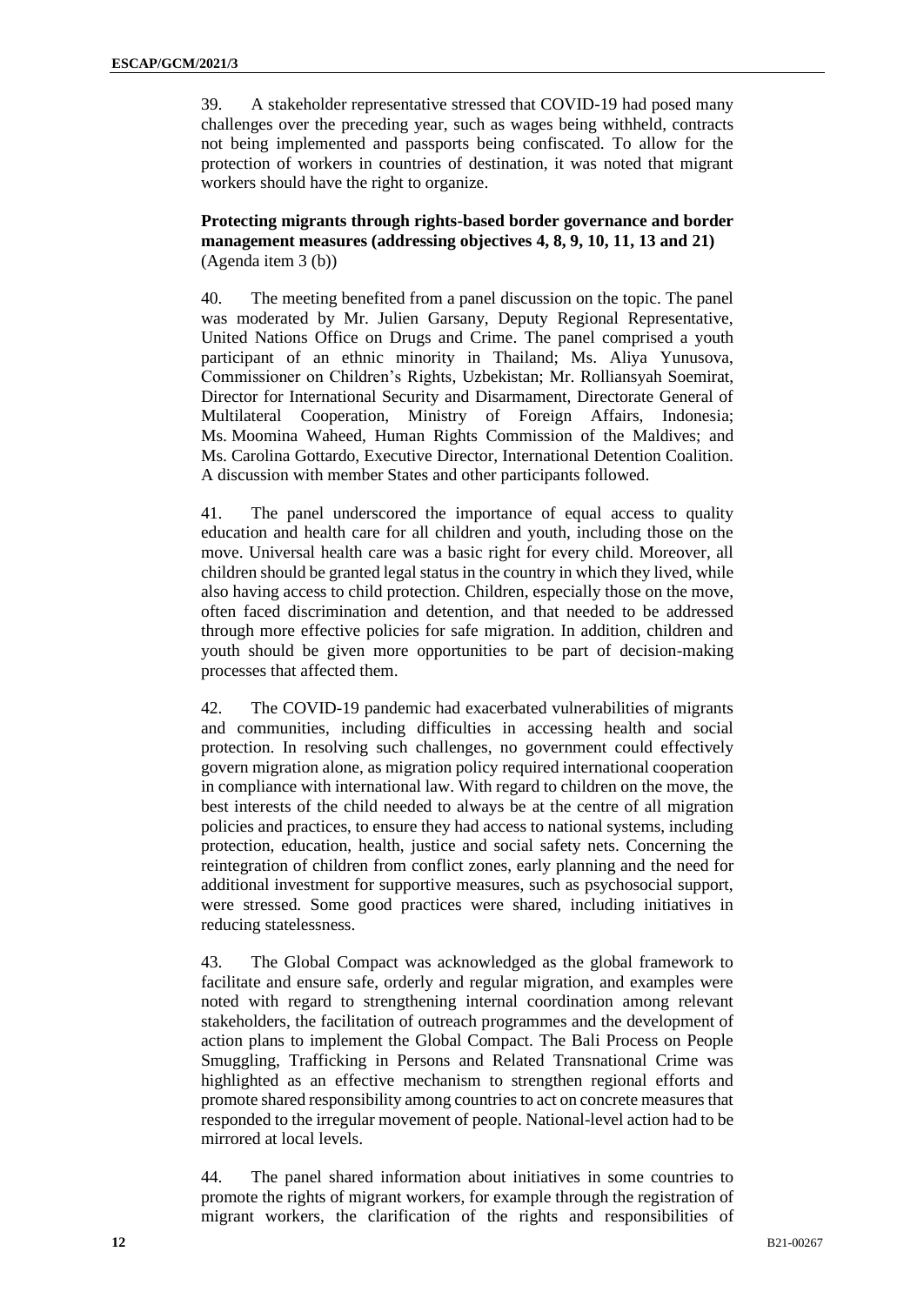employers, the guarantee of a standard of living for migrant workers and the provision of accommodation guidelines with regard to migrant workers. One panel member remarked on progress in using biometrics for regularization programmes for migrant workers, while respecting privacy and being sensitive to data protection concerns, though challenges still remained in terms of expanding coverage.

45. The high human and economic costs of immigration detention were noted, and the need to implement alternatives to detention, in alignment with Global Compact objective 13, was stressed. The need to end the immigration detention of children and families was highlighted, including through timebound, scaled-up, pilot programmes that guaranteed the preservation of the family unit, integrating the release of children from immigration detention with the provision of services and integrating released children into national child protection systems. Examples from Asia and the Pacific were shared, including a memorandum of understanding signed by various government entities in Thailand to end immigration detention of children and the development of an accompanying interministerial framework for implementation; a policy by the Government of Indonesia that children could no longer be detained in immigration detention; and the release of people in immigration detention during the COVID-19 pandemic by the Government of Japan.

46. Representatives of the following members and associate members made statements: Philippines; Thailand; Turkmenistan; and Viet Nam.

47. The representative of the following stakeholder group made a statement: Equal Asia Foundation.

48. Several country representatives shared experiences in protecting the rights of migrants and stateless persons, including programmes to register all children born in the State and provide relevant documentation; provide ongoing consular support services to assist in the voluntary repatriation of citizens and offer help to undocumented citizens in times of distress; actively promote alternatives to the detention of migrants; and work through regional networks on migration to enhance cooperation, including with regard to information-sharing and law enforcement coordination. Information about promising initiatives was shared, such as that of the Inter-Agency Council Against Trafficking of the Philippines that coordinated all such efforts; the common guidelines on alternatives to detention in Thailand, the Government's Immigration Act and Child Protection Act and its multi-disciplinary approach to addressing alternatives to detention; the registration of all children born in Turkmenistan and the provision of documents for stateless persons and pathways to become citizens; the collaboration of the Government of Viet Nam with neighbouring countries to address citizenship issues; and the use of information and technology in Turkmenistan to discover cases of human trafficking and fight various crime groups in cyberspace.

49. A stakeholder representative stressed the need to close gaps in lesbian, gay, bisexual and transgender inclusion in achieving the Sustainable Development Goals and to adopt an intersectional approach inclusive of all in addressing social justice issues.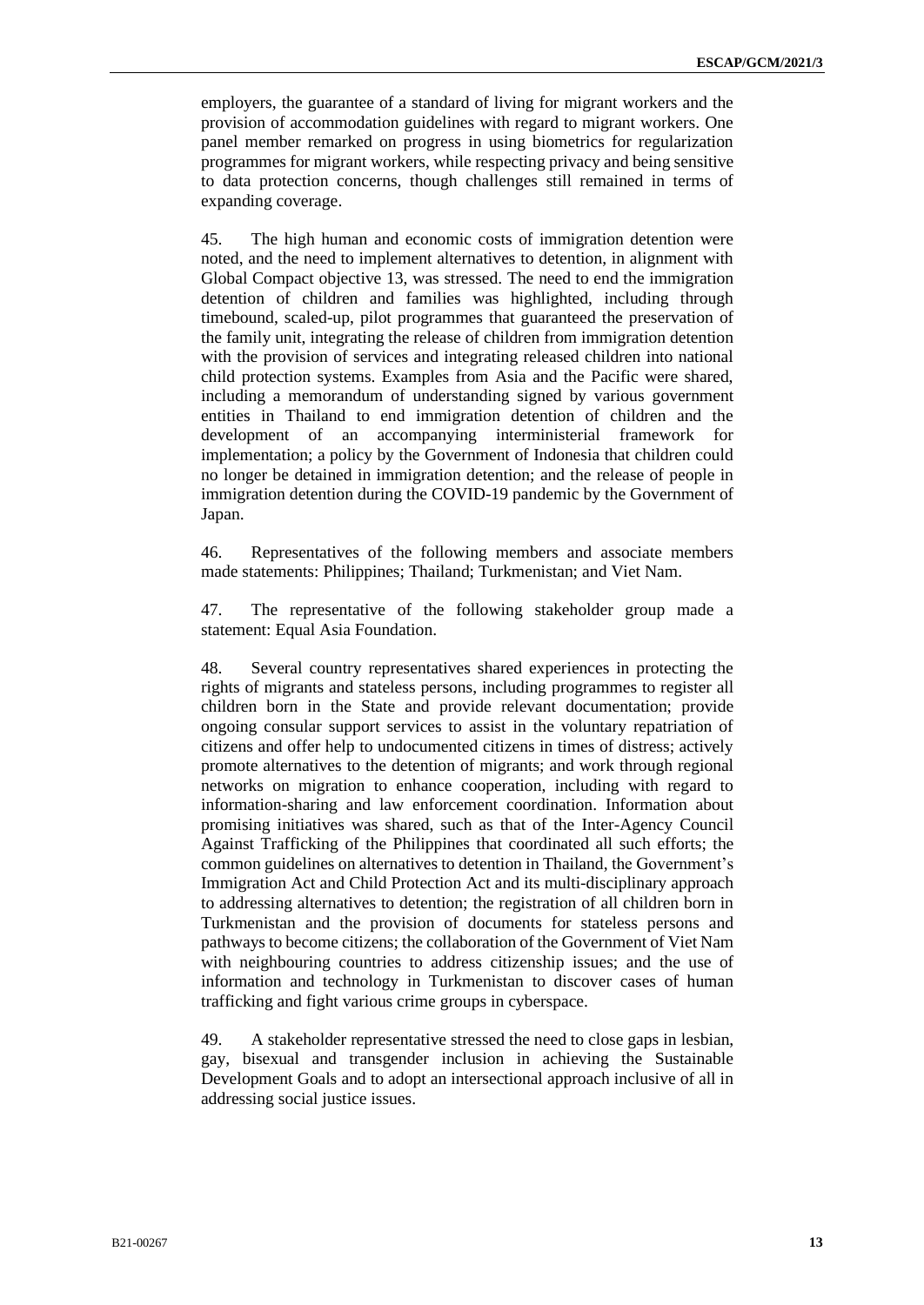**Supporting migrants' protection, integration and contribution to development (addressing objectives 14, 15, 16, 19, 20 and 22)** (Agenda item 3 (c))

50. The meeting benefited from a panel discussion on the topic. The panel was moderated by Mr. Mohammad Naciri, Regional Director, UN-Women Regional Office for Asia and the Pacific, with closing remarks given by Dr. Maria Nenette Motus, Regional Director, IOM Regional Office for Asia and the Pacific. The panel comprised Ms. Loretta Brunio, Migrant Domestic Worker, Pinoy Worldwide Initiative for Investment Savings and Entrepreneurship, Hong Kong, China; Mr. Tumur Amarsanaa, Ambassador Extraordinary and Plenipotentiary of Mongolia to ESCAP; Mr. Carlos Bernardo O. Abad Santos, Assistant Secretary for Policy and Planning, National Economic and Development Authority, Philippines; Ms. Noraini Roslan, Mayor, Subang Jaya, Malaysia; Mr. Robin Gravesteijn, Lead, Data and Research on Remittance and Migration, United Nations Capital Development Fund; and Ms. Joanna Yu, Programme Assistant, Migrant Forum Asia. A discussion with member States and other participants followed.

51. The panel discussed the main challenges that migrants faced with regards to protection, integration into society and their contribution to development, including in the context of the COVID-19 pandemic. Migrants, including women, faced ongoing challenges such as barriers to accessing basic services, particularly health services, lack of safe spaces to retreat and long working hours without rest days as well as lack of information about where to address complaints. While integration of migrants was a major challenge, reintegration was often similarly challenging.

52. The COVID-19 pandemic had adversely affected development in the region. The pandemic had widened gaps in achieving the objectives of the Global Compact. There were numerous reports of stranded migrants who were left without adequate information.

53. The panel also shared actions Governments had taken to protect migrants and support their safe, dignified and voluntary return and sustainable reintegration. This included technical cooperation and capacity-building for improved border management and counter-trafficking as well as support to victims of trafficking and migrants stranded during the COVID-19 pandemic.

54. The panel also highlighted migrants' contributions to development, such as the importance of remittances to individual households as well as at macroeconomic levels. However, panellists also noted that remittances had dropped as a result of the COVID-19 pandemic. The contribution of women migrants to remittances was also emphasized, particularly because women often made greater sacrifices to be able to migrate and support families back home.

55. The panel stressed the importance of financial inclusion of migrants as well as the digitization of remittances to enhance migrants' ability to contribute to development. Examples of how financial inclusion of migrants could be enhanced through capacity-building, a national identification system, digitization, and enhanced investment opportunities were shared. Digitization of remittances could not only facilitate sending of remittances, including during shutdowns, and save remittance costs, for women migrant workers it could also enhance their personal safety.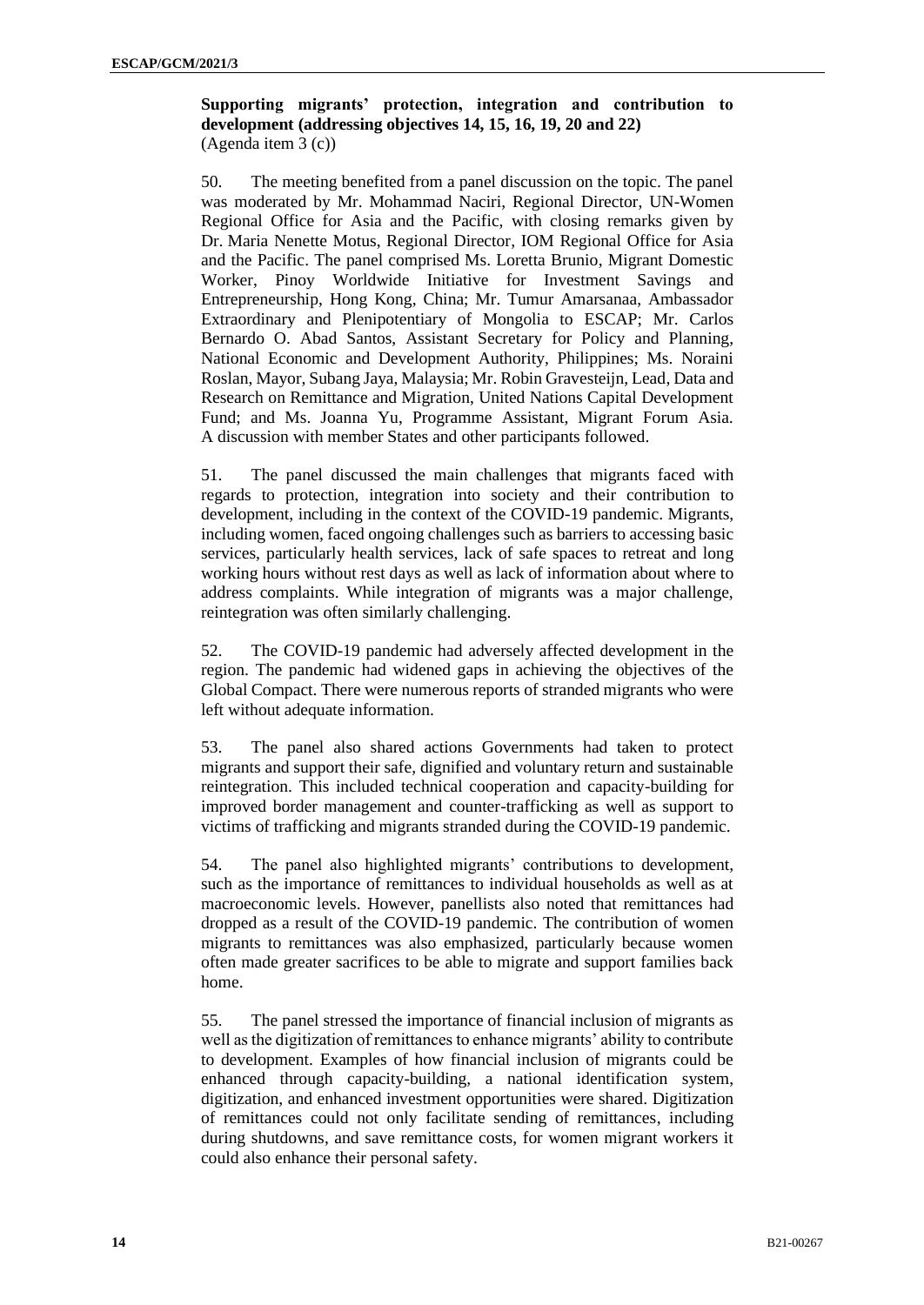56. The panel also shared examples of a whole-of-government approach to implementing the Global Compact which included cities and municipal authorities. Local governments had taken concrete actions to provide access to services for all, including migrants, and promoted social cohesion and community empowerment, which also included initiatives to highlight the positive contribution of migrants.

57. The panel further shared examples of mechanisms to empower migrants and societies to realize full inclusion and social cohesion. This included pre-departure, post-arrival and pre-employment training as well as orientation programmes upon return. Providing spaces for migrants to exercise their rights, such as the right to form and join trade unions, as well as the portability of social security was crucial. The importance of providing access to basic services for migrants and access to education for children of migrants was also stressed. Skill development and skill recognition were important to both migrants as well as employers.

58. The panel emphasized the importance of partnerships between governments at the national and local levels, United Nations organizations, trade unions, employers, civil society and others to support migrants' protection, integration and contribution to development.

59. Representatives of the following members and associate members made statements: Cambodia; China; Indonesia; Japan; Thailand; Turkey; Turkmenistan; and Viet Nam.

60. A representative of the following stakeholder group made a statement: United Cities and Local Governments Asia Pacific.

61. Representatives reiterated their commitment to implementing the Global Compact and shared information about government actions to support migrants and their children in accessing basic services as well as to provide protection, including in the context of the COVID-19 pandemic. The importance of designing a labour migration policy in line with the objectives of the Global Compact was highlighted.

62. Representatives of countries of origin of migrants shared examples of protection for migrants, such as improving consular representation with enhanced services for migrants or enhancing the portability of social security.

63. Representatives of countries of destination shared examples of facilitating civil registration and birth registration as well as providing education to migrant children, including stateless children, enhancing access to health services for migrants, including through digitization and easy-to-understand information, and facilitating visa arrangements and establishing immigration services centres.

64. Local government representatives shared examples of their contributions to support the integration of migrants and to empower them. Several cities had provided migrants with the right to vote at the local level, others provided vocational training and language courses to migrants. Local governments also required better data to be able to make informed decisions and design effective policies. The need to empower local governments in implementing the Global Compact was stressed.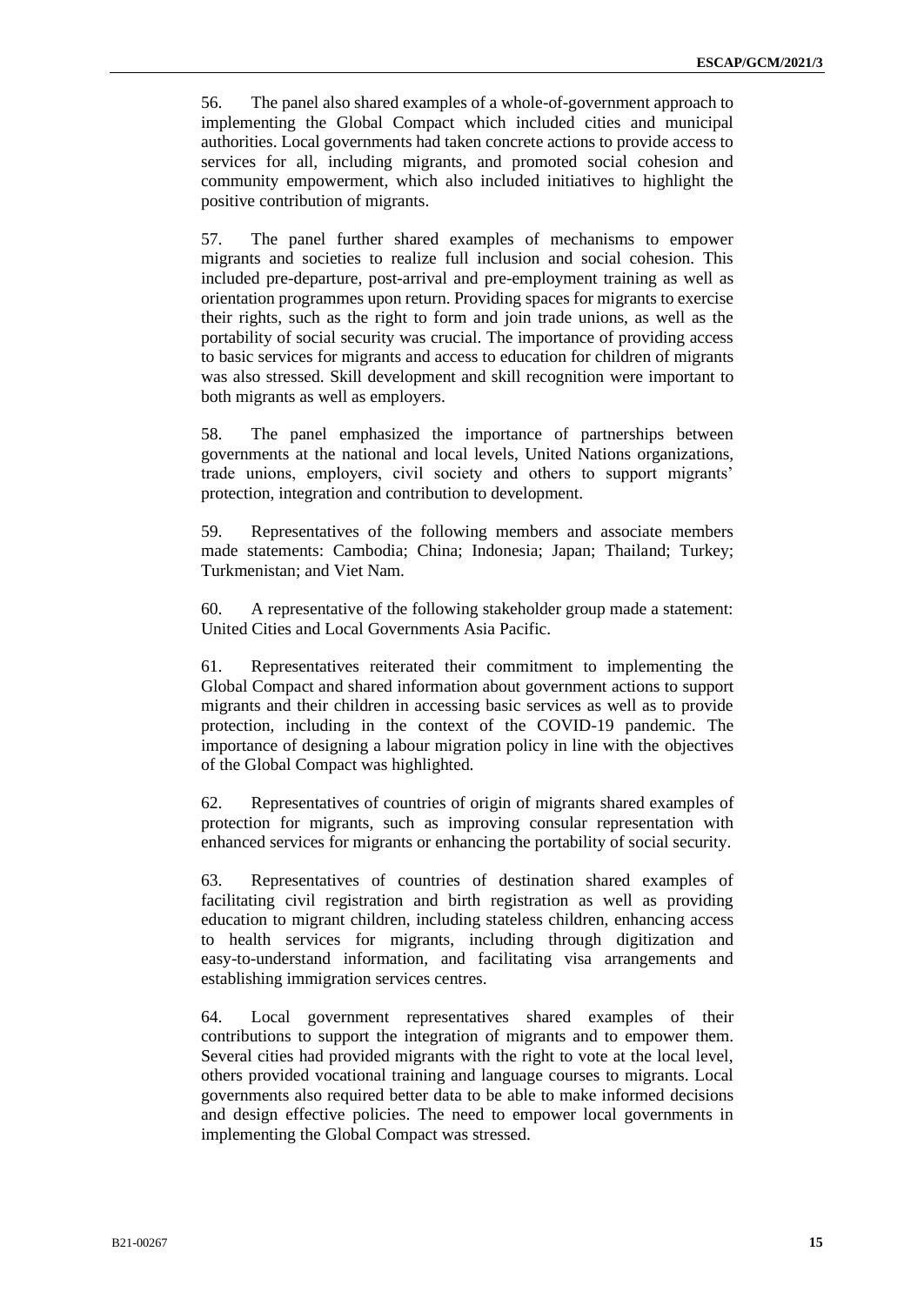65. The moderator emphasized that while migrants were heavily affected by the crisis caused by the COVID-19 pandemic, they were also part of the solution and had to be included in the creation and implementation of policy responses.

### **Strengthening evidence-based policymaking, public debate and cooperation for safe, orderly and regular migration (addressing objectives 1, 3, 7, 17 and 23)**

(Agenda item 3 (d))

66. The meeting benefited from a panel discussion on the topic. The panel was moderated by Ms. Cynthia Veliko, Regional Representative, OHCHR Regional Office for South-East Asia. The panel comprised Mr. Syed Rashedul Hossen, Economic Counsellor and Alternate Permanent Representative of Bangladesh to ESCAP; Ms. Fathimath Himya, Secretary-General, Red Crescent, Maldives; Ms. Siriwan Romchatthong, Secretary-General, Association of Southeast Asian Nations Confederation of Employers; Ms. Jennifer Vallentine, Asia Manager, Mixed Migration Centre; and Mr. Takgon Lee, Attorney, Dongcheon Foundation Republic of Korea.

67. The panel reviewed challenges in the implementation of the Global Compact in connection with accurate and timely information at all stages of the migration process, eliminating discrimination and shaping public perceptions of migrants and strengthening international cooperation and global partnerships for safe migration. The panel shared progress made so far, key challenges and gaps, good practices and lessons learned and pointers for the way forward.

68. The panel outlined actions that should be taken to uphold the human rights of all migrants and ensure international cooperation for better migration governance. Examples of pre-departure orientation and training of migrants were shared as well as reintegration policies that supported returning nationals through reorientation, skill training and financing, including facilitating digital remittances. The need for a predictable and transparent legal framework for migration was highlighted as crucial for all partners, including employers.

69. The panel emphasized the need to uphold basic minimum standards of human dignity and human rights that should be afforded to all migrants, irrespective of their status. Migrants should be protected from going missing or being separated from their families; all migrants, irrespective of their status should have effective access to essential services and humanitarian assistance; and the rights and needs of the most vulnerable, especially children, should be prioritized. Examples of humanitarian actions to support migrants in times of crisis were also shared, such as providing access to health care regardless of migration status, support centres, and coordinated food distribution during the COVID-19 crisis.

70. The panel pointed out that the vulnerabilities of migrants should be addressed by States through the fulfilment of their commitments in the Global Compact and implementation of policies and responses that centred the human rights of migrants. While migration laws and policies that did not respect migrants' rights could put people in vulnerable situations, vulnerability, such as extreme poverty, violence or the adverse impacts of climate change, could also drive migration, leading to multiple drivers intersecting and compounding each other. Migrants often faced multiple and intersecting discriminations based on sex, age, ethnicity, religion, migration status and sexual orientation, as well as other factors.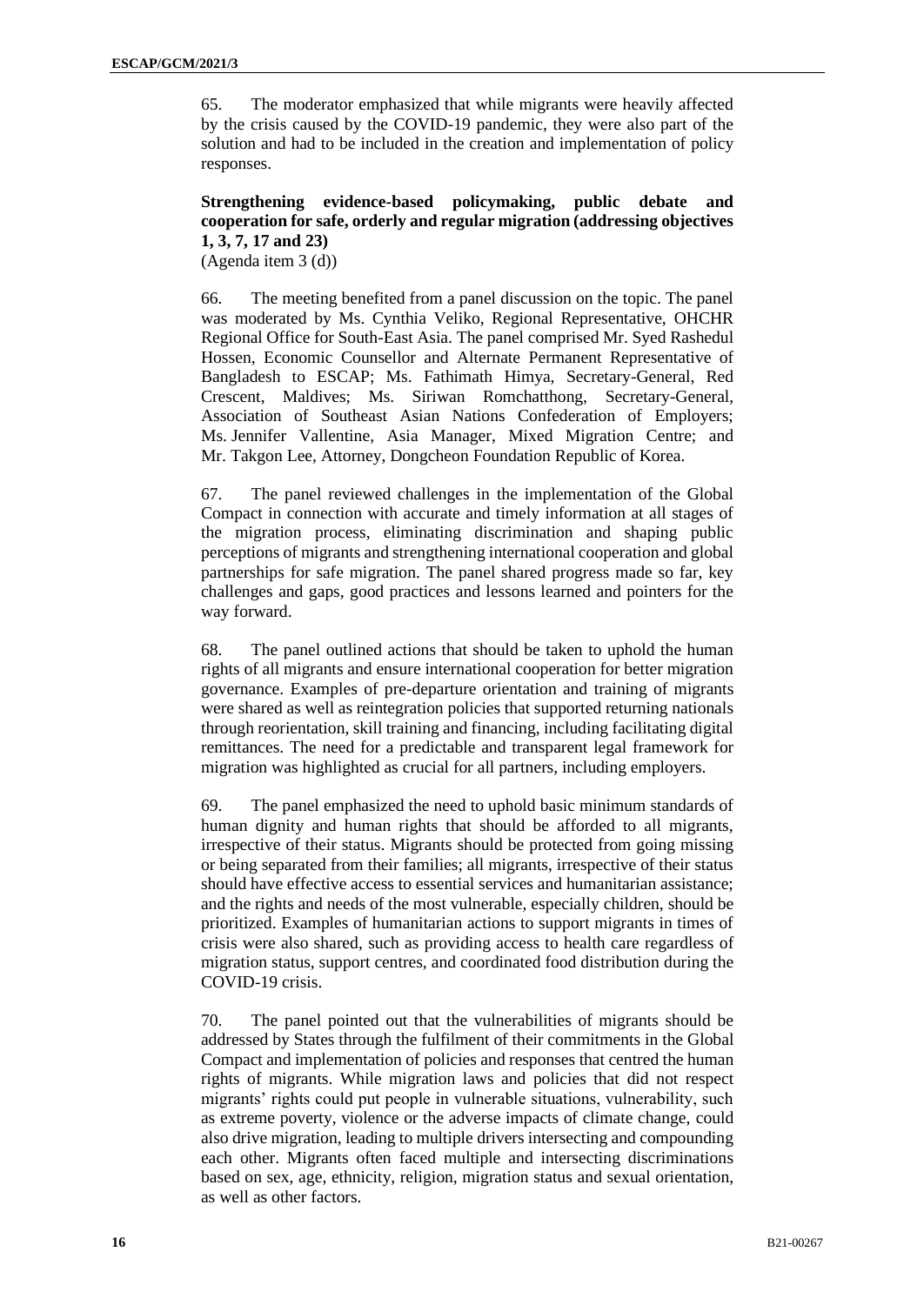71. The panel also stressed the contribution of employers in providing protection to migrant workers and skills mobility. There were good examples of employers' associations and the private sector playing an important role in promoting sustainable and responsible business practices, including fair recruitment.

72. The importance of coherent and positive messaging on the contribution of migrants to protect them from abuse and discrimination was also pointed out. Migrants at times were victims of negative stereotypes and used as scapegoats. Cooperation between national human rights institutions and civil society to monitor the media, including social media, was important to shape the public perception of migrants.

73. The panel also shared examples of international cooperation for better migration governance, such as an interministerial coordination mechanism or formal agreements between countries of origin and destination. Partnerships were also built with civil society organizations, the private sector and social partners, trade unions and employers' associations. Embedding the objectives of the Global Compact into development plans and implementing the Global Compact along with the 2030 Agenda was also stressed as crucial.

74. In emphasizing the importance of migration data for evidence-based policies, including data highlighting the vulnerabilities of migrants, the panel called for improved data on migrants and enhanced investments into data collection and qualitative research. The panel stated that migration policy and public discourse around international migration across the region should make use of research and its recommendations for informed policymaking.

75. Representatives of the following members and associate members made statements: Indonesia; and Thailand.

76. Representatives of the following stakeholder groups made a statement: Center for Migrant Advocacy, Philippines; and Public Services Labour Independent Confederation.

77. Representatives of member States and stakeholders reiterated the importance of international cooperation and partnerships as key to achieving safe, orderly and regular migration.

78. Several representatives of member States and stakeholders stated that there was a persistent need for more timely, accurate and integrated data. A stakeholder representative expressed the view that the lack of data on migration was one of the factors behind limited policy evaluation. It was also highlighted that there was an urgent need to enhance national capacity on migration data, especially to integrate migration and the corresponding Sustainable Development Goal indicators into policies and programmes. Dissemination of relevant information should start at the community level with local governments and community-based migrant organizations. Stakeholder representatives stressed that social dialogue should be strengthened to ensure that all stakeholders were involved in the implementation of the Global Compact including the migrant workers themselves.

79. A stakeholder representative emphasized that the role of migrant workers at the front lines of response during the COVID-19 pandemic had to be highlighted. The role of comprehensive data collection and dissemination to highlight the contribution of migrants was emphasized. A call was made for comprehensive partnerships in countries of origin and destination between Governments, migrant organizations, lawyers and civil society to provide